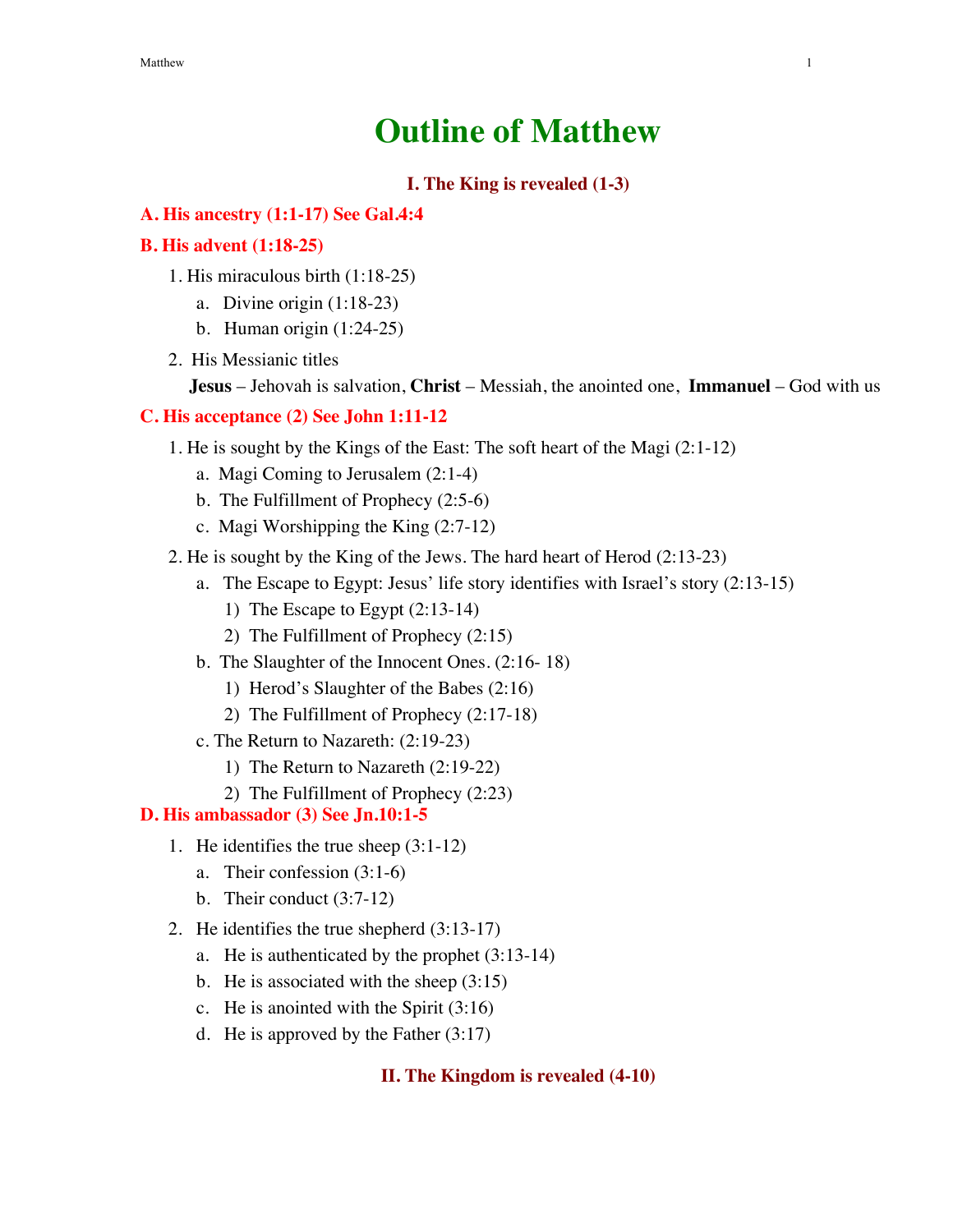# **A. In Principle (4-7)**

- 1. The Messiah declares his faith (4:1-11) **See I Pet.5:7-10**
	- a. The Spirit leads Jesus into the wilderness where he will confess his faith in the face of great temptation. (4:1)
	- b. The devil tries to lead Jesus into worldliness.
		- 1) The temptation to put the material above the spiritual. (the lust of the flesh). "I believe that the Word of God is my source of true life." (4:2-4)
		- 2) The temptation to compete with God for control of the universe. (the pride of life). "I believe that the will of God is sovereign." (4:5-7)
		- 3) The temptation to let the ends justify the means. (the lust of the eye). "I believe that the way of God is best." (4:8-10)
	- c. Angels encourage Jesus. (4:11)
- 3. The Messiah demonstrates his faith. (4:12-25)
	- a. He fulfills God's Word by bringing life and light to dark places. (4:12-16)
	- b. He shows God's power by distancing himself from the world's power. (4:17-22)
	- c. He wins the world by dismantling Satan's strongholds. (4:23-25)
- 4. The Messiah defines the true nature of Kingdom life: The sermon on the Mount (5:1-7:29) **See Rom.5:20; Gal.3:24**
	- a. The character of Kingdom people (5:1-12)
		- 1) Attitude toward self: poverty of human spirit (5:1-5)
		- 2) Attitude toward God: passion for God's Spirit (5:6)
		- 3) Attitude toward others: (5:7-12)
	- b. The calling of Kingdom people (5:13-16)
		- 1) Salt: "I have been crucified with Christ" (5:13)
		- 2) Light: "Christ lives in me" (5:14-16)
	- c. The conduct of Kingdom people (5:17-7:27))
		- 1) With respect to true and false sanctification (5:17-6:18)
			- a) True sanctification (5:17-48)
				- 1. The letter of the law. (5:17-20)
				- 2. The spirit of the law. (5:21-48)
					- a. On Murder (5:21-26)
					- b. On Adultery (5:27-30)
					- c. On Divorce (5:31-32)
					- d. On Oaths (5:33-37)
					- e. On Retaliation (5:38-42)
					- f. On Loving Enemies (5:43-48)
			- b) False sanctification (6:1-18)
				- 1. Looking good in Almsgiving (6:1-4)
				- 2. Looking good in Prayer (6:5-15)
				- 3. Looking good in Fasting (6:16-18)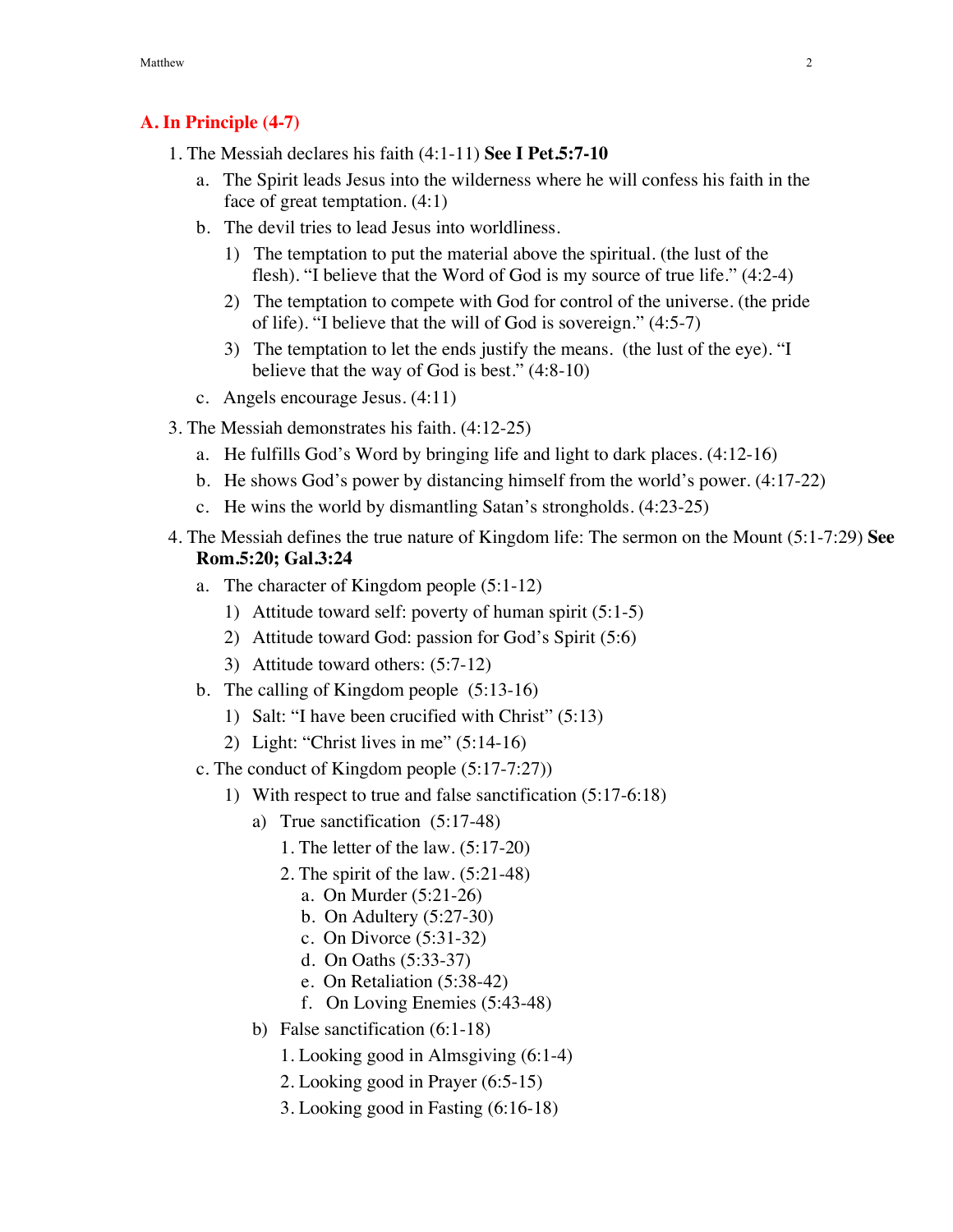- 2) With respect to true and false security. (6:19-7:12)
	- a) "you can't serve two masters" (6:19-24)
	- b) "your Father knows your needs" (6:25-32)
	- c) "seek first the Kingdom of God" (6:33-34)
	- d) "judge self first"  $(7:1-6)$ 
		- 1. The critic must submit to his own laws (7:1-2)
		- 2. The critic must start with his own logs (7:3-5)
		- 3. The critic must be sensitive to his own limits (7:6)
	- e) "ask, seek, knock" (7:7-12)
- 3) With respect to true and false scenarios: (7:13-27)
	- a) Paths (7:13-14)
	- b) Prophets (7:15-23)
	- c) Platforms (7:24-27)

#### **B. In Power (8-10)**

- 1.The authority of the King (8-9)
	- a. Is revealed by Jesus' actions (8:1-9:27)
		- 1) Authority over disease (8:1-22)
			- a) The power he removes illnesses. (8:1-15)
				- 1. Physical uncleanness (8:1-4)
				- 2. Ethnic uncleanness (8:5-13)
				- 3. Gender uncleanness (8:14-15)
			- b) The prophecy he bore illnesses. (8:16-17)
			- c) The point we are to follow him. (8:18-22)
				- 1. Following Jesus means we will be last. (8:18-22)
				- 2. Following Jesus must come first. (8:21-22)
		- 2) Authority over Cosmic powers (8:23-34)
			- a) Over nature (8:23-27)
			- b) Over demons (8:28-34)
		- 3) Authority over sin (9:1-8)
		- 4) Authority over religious systems (9:9-17)
		- 5) Authority over death (9:18-27)
	- b. Is reported by people (9:27-31)
	- c. Is rejected by the Pharisees (9:32-34)
	- d. Is revealed by His compassion for the multitudes (9:35-38)
- 2. The authority of the King's men (10)
	- a. The commissioning of His messengers (10:1-15)
		- 1) The messengers are designated (10:1-4)
		- 2) The mission is defined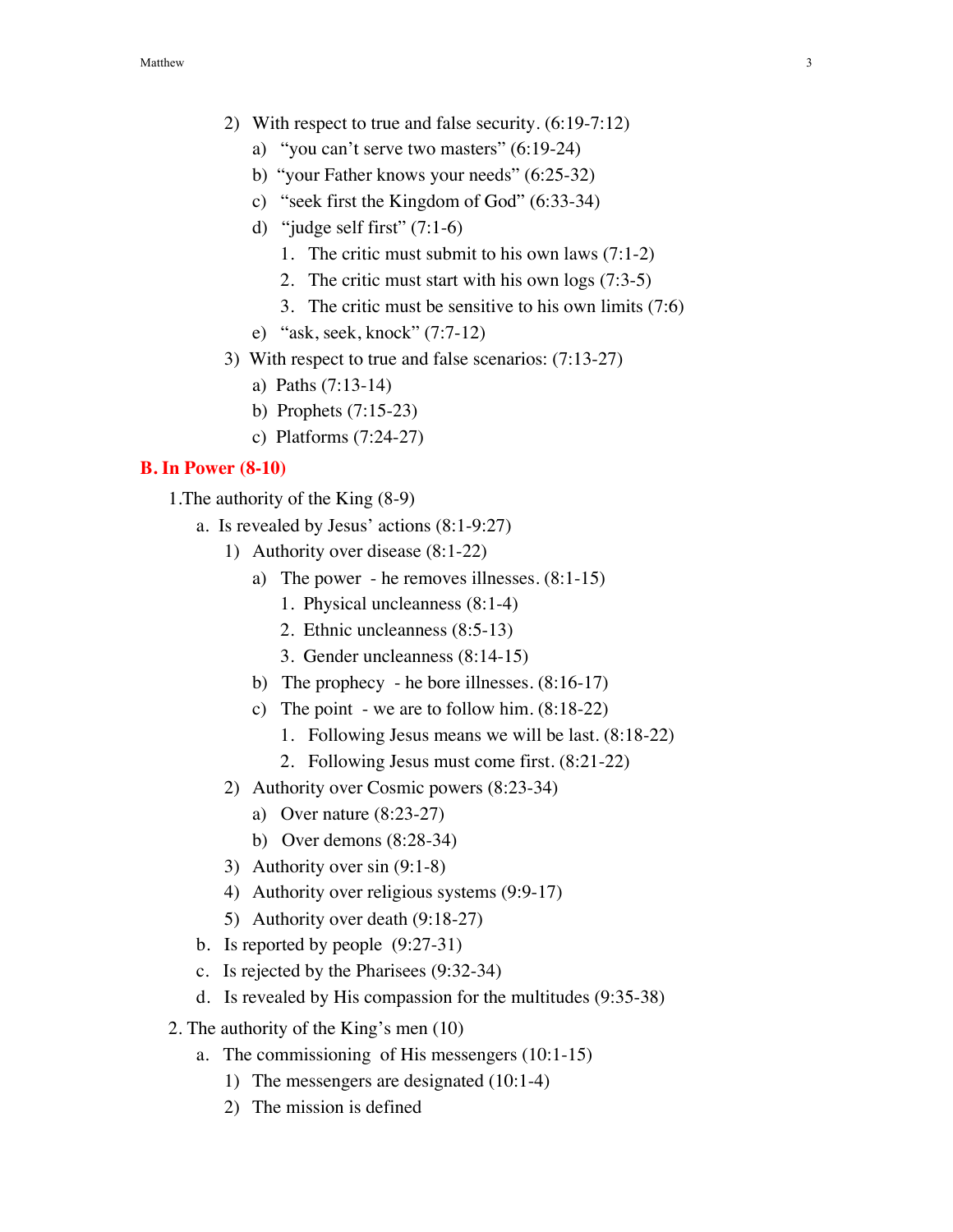- a) To depart to Israel only (10:5-6)
- b) To declare that the kingdom is at hand (10:7)
- c) To demonstrate Kingdom power 910:8)
- d) To depend on local support (10:9-15)
- b. The conditions for ministry (10:16-24)
	- 1) Our expectations of men (sheep / wolves) (10:16-23)
		- a) "beware of men" (10:16-17)
		- b) "do not become anxious" (10:18-20)
		- c) "endure to the end" (10:21-22)
		- d) "flee to the next (city)" (10:23)
	- 2) Our example in Christ (pupil / teacher, slave / master) (10:24-25)
	- 3) Our experience in Christ's household. (10:26-42)
		- a) A call to fear the right thing (The God who cares for you). (10:24-33)
		- b) A call to lose the right thing (The life that you cannot find). (10:34-39)
		- c) A call to receive the right thing (All who come in my name). (10:40- 42)

# **III. The Opposition to the King (11-13) How was Jesus' received?**

#### **A. The Antagonism of the Jews (11-12) Narrative**

- 1. Commendation of John in spite of his confusion (11:1-19)
	- a. John's confusion concerning Jesus (11:2-6)
	- b. Jesus' commendation of John (11:7-15)
- 2. Condemnation of the proud because they hear and reject (11:16-24)
	- a. The rebellion of this generation (11:16-19)
	- b. The reproach of its cities (11:20-24)
- 3. Comfort to the humble who hear and receive (11:25-30)
- 4. Confrontation with the Pharisees in light of their mounting hostility (12:1-45)
	- a. Concerning Jesus' authority over the Sabbath (12:1-21)
		- 1) Plucking Grain (12:1-8)
			- a) The reaction of the Pharisees (12:1-2)
			- b) The response of Jesus (12:3-8)
		- 2) Healing the withered hand (12:9-13)
			- a) The reaction of the Pharisees (12:9-10)
			- b) The response of Jesus (12:11-13)
		- 3) The verdict (12:14-21)
			- a) The Pharisees plan to kill Jesus (12:14)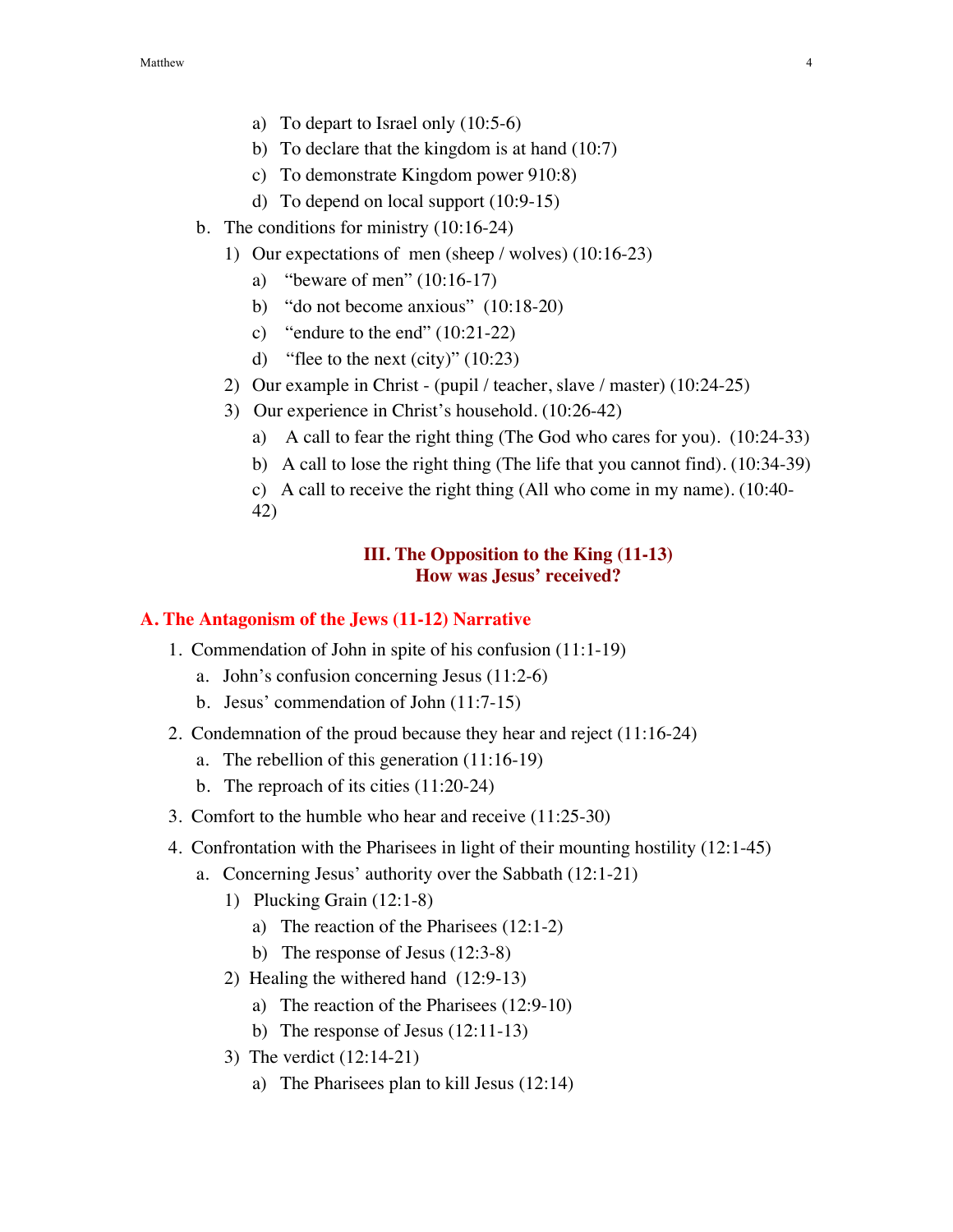- b) Jesus withdraws and explains (12:15-21)
- b. Concerning Jesus' authority over the Satanic (12:22-45)
	- 1) The great sign exorcism (12:22-30)
		- a) The Pharisees plan to kill Jesus (12:22-24)
		- b) Jesus withdraws and explains (12:25-30)
	- 2) The danger of the unforgivable sin (12:31-37)
	- 3) The greatest sign resurrection (12:38-42)
	- 4) The danger of unclean spirit's returning (12:43-45)
- 5. Invitation to the Willing to Become God's Children (12:46-50)

# **B. The Parables of Jesus (13) Teaching**

- 1. The multitudes do not understand him. (13:1-50)
	- a. The Setting (13:1-2)
	- b. The Responsibility of those who hear (13:3-23)
		- 1) The Parable of the Sower expressed (13:3-9)
		- 2) The Purpose of the Parables (13:10-17)
		- 3) The Parable of the Sower explained (13:18-23)
	- c. The Parables of the Kingdom (13:24-50)
		- 1) The Parable of the Wheat and Weeds (13:24-30)
		- 2) The Parable of the Mustard Seed (13:31-32)
		- 3) The Parable of the Leaven (13:33)
		- 4) Fulfillment of Prophecy (13:34-35)
		- 5) The Parable of the Wheat and Weeds Explained (13:36-43)
		- 6) The Parable of the Hidden Treasure (13:44)
		- 7) The Parable of the Pearl (13:45)
		- 8) The Parable of the Net (13:46-50)
	- d. The Responsibility of those who understand the Parable of the Householder (13:51-52)
- 2. His home town does not understand him. (13:53-58)

# **IV. The Reaction of the King (14-25) How did Jesus respond to his opposition?**

#### **A. The walk of faith: (14)**

- 1. Suffering and injustice can come to people who are favored by God. Beheading of John by Herod (14:1-12)
- 2. Faith requires that we participate with God in His work. The feeding of the 5000. (14:13–16)
- 3. Faith demands that we put our resources in God's hands no matter how small. (14:17-21)
- 4. Faith is not presumptuous when it responds to the call of God. Walking on water. (14:22-29)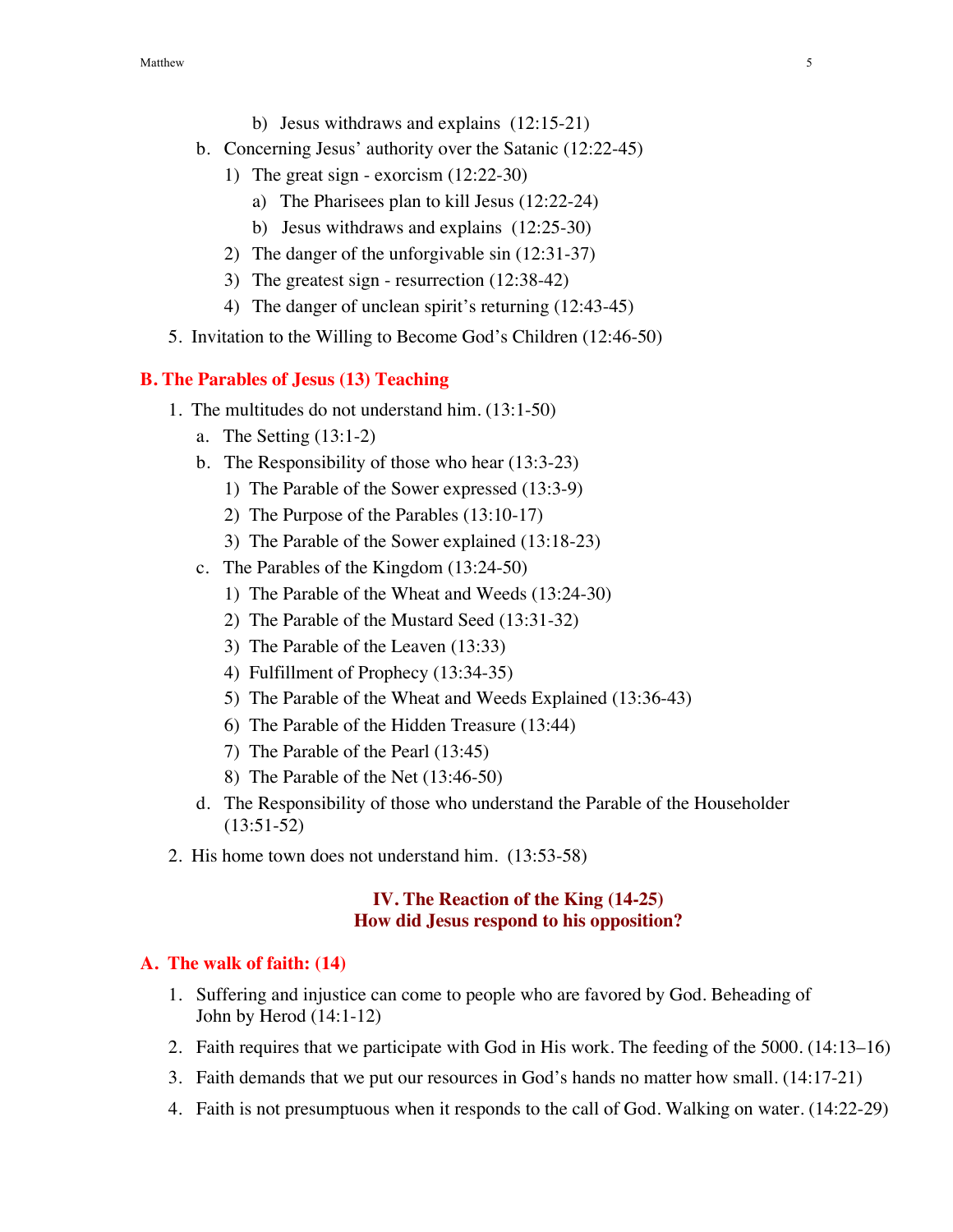5. Faith must be willing to persevere through trials. (14:30-36)

## **B. The posture of worship: (15)**

- 1. Proper worship is self-critical. (15:1-9)
- 2. Proper worship gives attention to the heart. (15:10-20)
- 3. Proper worship comes from a hunger for God. (15:21-28)
- 4. Proper worship requires that we be aware of what God has done in Christ. (15:29-31)
- 5. Proper worship requires that we serve with Christ. (15:32-39)

#### **C. The ear to hear: (16)**

- 1. An evil generation does not listen well. (16:1-4)
- 2. Teachers that don't listen are to be avoided (16:5-12)
- 3. Listening starts with a sensitivity to the Spirit of God. (16:13-20)
- 4. We hear in part and know in part (16:21-28)

## **D. The life of confused dependence: (17)**

- 1. Sometimes the promises seem confusing. The Transfiguration (17:1-13)
- 2. Sometimes the means of ministry seem confusing. (17:14–21)
- 5. Sometimes our expectations seem confusing. (17:22-23)
- 6. Sometimes our allegiances seem confusing. (17:24-27)

#### **E. True greatness: (18)**

- 1. Personal brokenness. (18:1-4)
- 2. Care of others who are broken. (18:5-14)
- 3. Sensitivity in restoring sinners (18:15-20)
- 2. Graciousness with respect to the penitent. (18:21-35)

#### **F. Our relationship with the Law of God. (19) Narrative**

- 1. The Law (rightly understood) will drive us to despair. (19:1-12)
- 2. The Law (rightly understood) will make children of everyone. (19:13-15)
- 3. The Law sets the bar higher than we will or wan reach. (19:16-22)
- 4. The law will humble the proud. (19:22-30)

## **G. The meaning of the last becoming first and the first last. (20) Narrative**

- 1. It will not be fair as the world sees it. (20:1-16)
- 2. It is reflected in Jesus' ministry. (20:17-19)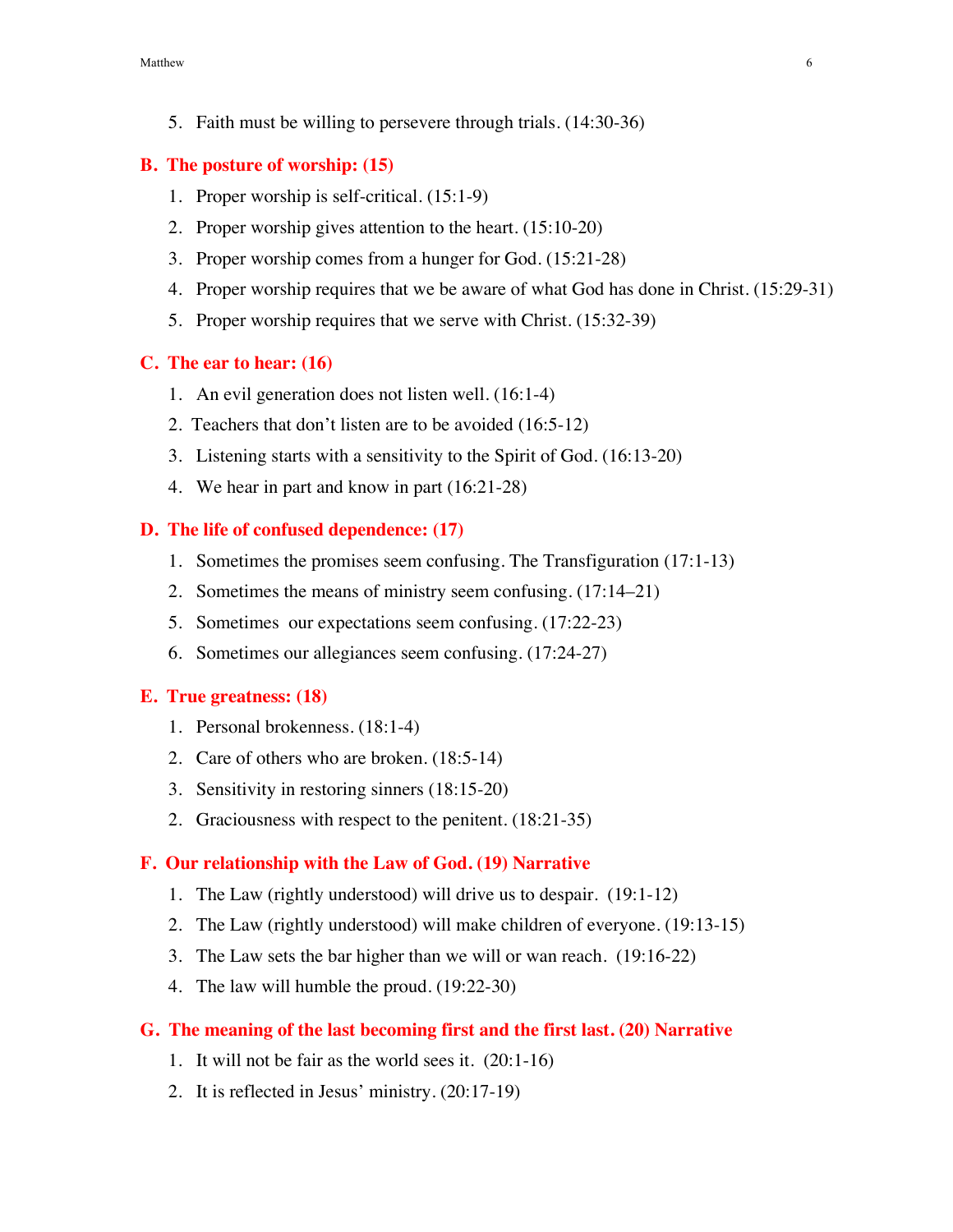- 3. It stands in stark contrast to our natural impulse. (20:20-28)
- 4. It is reflected in Jesus' sensitivity. (20:29-33)

## **H. Jesus challenges Israel as he enters Jerusalem. (21)**

- 1. Humble Messiah. (Triumphal entry into Jerusalem) (21:1-11)
- 2. Spiritual temple (The cleansing of he temple) (21:12-17)
- 3. Fruitful nation (The cursing of the fig tree) (21:18-22)
- 4. Obedient sons (The parable of he inconsistent sons) (21:23-32)
- 5. Responsive servants (The parable of he landowner ad his evil servants) (21:33-46)

#### **I. Jesus challenges Israel as he enters Jerusalem. (22)**

- 1. Responding to God's invitation properly (Parable of the Wedding feast) (22:1-13)
- 2. Rendering to God appropriately (Rendering to Caesar) (22:15-22)
- 3. Focused on this life sufficiently (22:23-33)
- 4. Loving God fully (22:34-40)
- 5. Respecting Messiah adequately (22:41-45)

## **J. The Rejection of the Nation by the King (23) Teaching**

- 1. Instructions to the Crowd and Disciples concerning the Pharisees (23:1-12)
- 2. Warnings to the Pharisees concerning Themselves: The Seven Woes (23:13-36)
	- a. First Woe: Shut out of the Kingdom (23:13-14)
	- b. Second Woe: Swearing (23:15-22)
	- c. Third Woe: Straining out a Gnat (23:23-24)
	- d. Fourth Woe: Cleaning the Cup (23:25-26)
	- e. Fifth Woe: Whitewashed Tombs (23:27-28)
	- f. Sixth Woe: Murdering the Prophets (23:29-32)
	- g. Seventh Woe: Pronouncement of Judgment (23:33-36)
- 3. Lamentation over Jerusalem (23:37-39)

## **K. The Predictions of the King concerning the Judgment of the Nation and the Consummation of the Kingdom (24-25)**

- 1. The Setting in the Temple (24:1-2)
- 2. The Discourse on the Mount of Olives (24:3–25:46)
	- a. Signs of the End of the Age (24:3-35)
	- b. The Day and Hour Unknown (24:36-51)
	- c. The Parable of the Ten Virgins (25:1-13)
	- d. The Parable of the Talents (25:14-30)